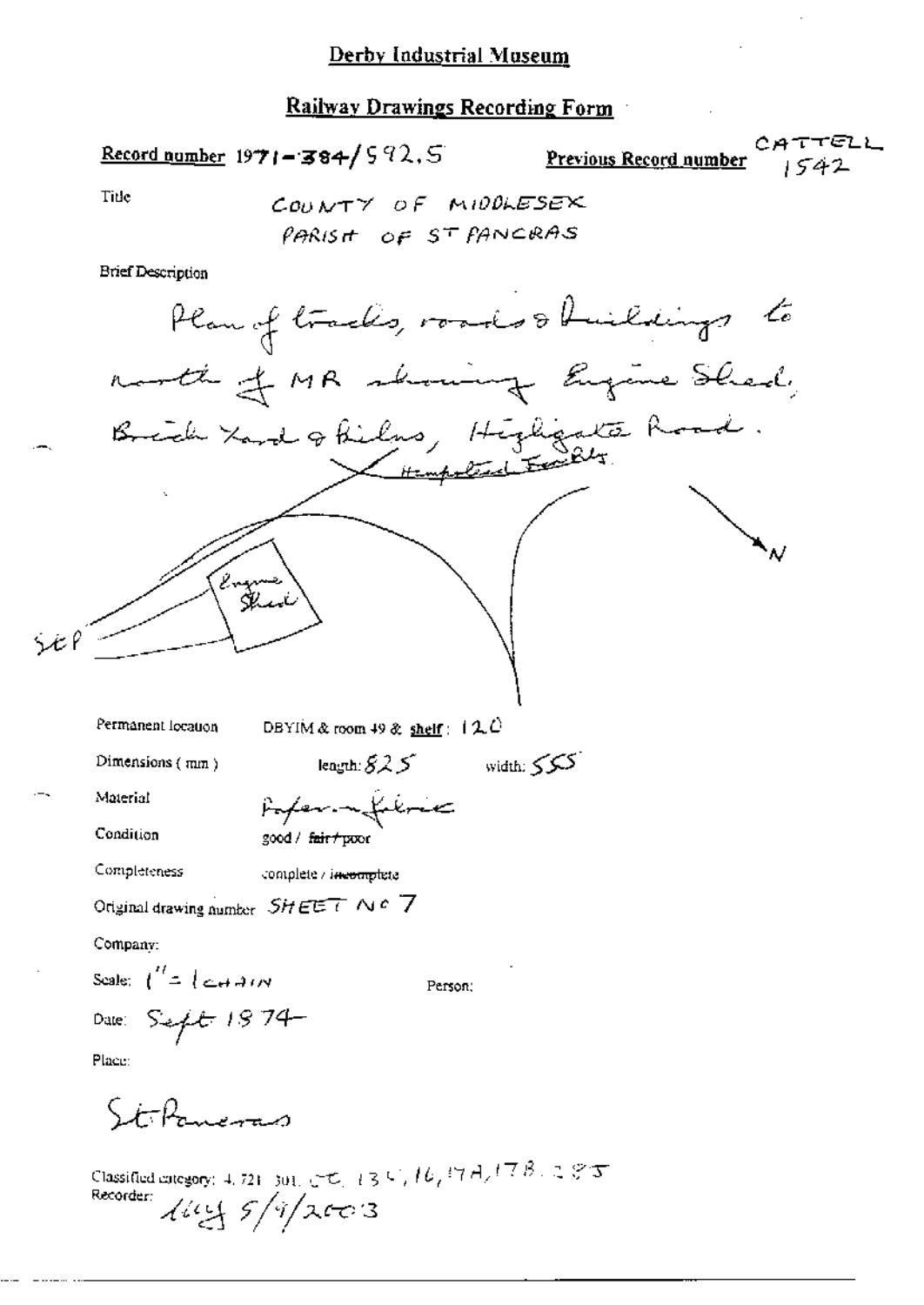## **Railway Drawings Recording Form**

Record number 1971-384/631.7

Previous Record number

 $CATTELI$ 

Title

COUNTY OF MIDDLESEX PARISH OF STPANCRAS

Brief Description<sup>4</sup>

Plan of tracks, buildings, roads meluding large natings layent and coal drop troverser. Cattlepuns : d'ator Gardens: Too Comwall-Perteliger, HAmes-Localines, Road Rinn-Plattlager, Chas Rawlings-Plattlager. ? - Platelayer. W<sup>on</sup> Gibson-Locoboraman. Hannel - Ganger. Dachm- - Lose superintendent. Clurch - Smith : Richard Jeorge - Framon platelayer.<br>Jeo Arkerman - Plateloger, Al Berin - Platelayer. S ?- goods inspective F - Foreman

DBYIM & room 49 & shelf:  $(2)^{\frac{1}{2}}$ Permanent location width:  $645$ length:  $$55$ Dimensions  $(mn)$ fufer Material Condition good / fair / poor Completeness complete / incomplete Original drawing number SHEET Nº & Company: Scale:  $\int_0^R f(x) dx$ Person: Date: Sept 1874 Place:

Classified category: 4, 721, 301, 13 C, 16, 17A, 17B, CC, CG, 28H,  $14/4$   $2003$ Recorder: